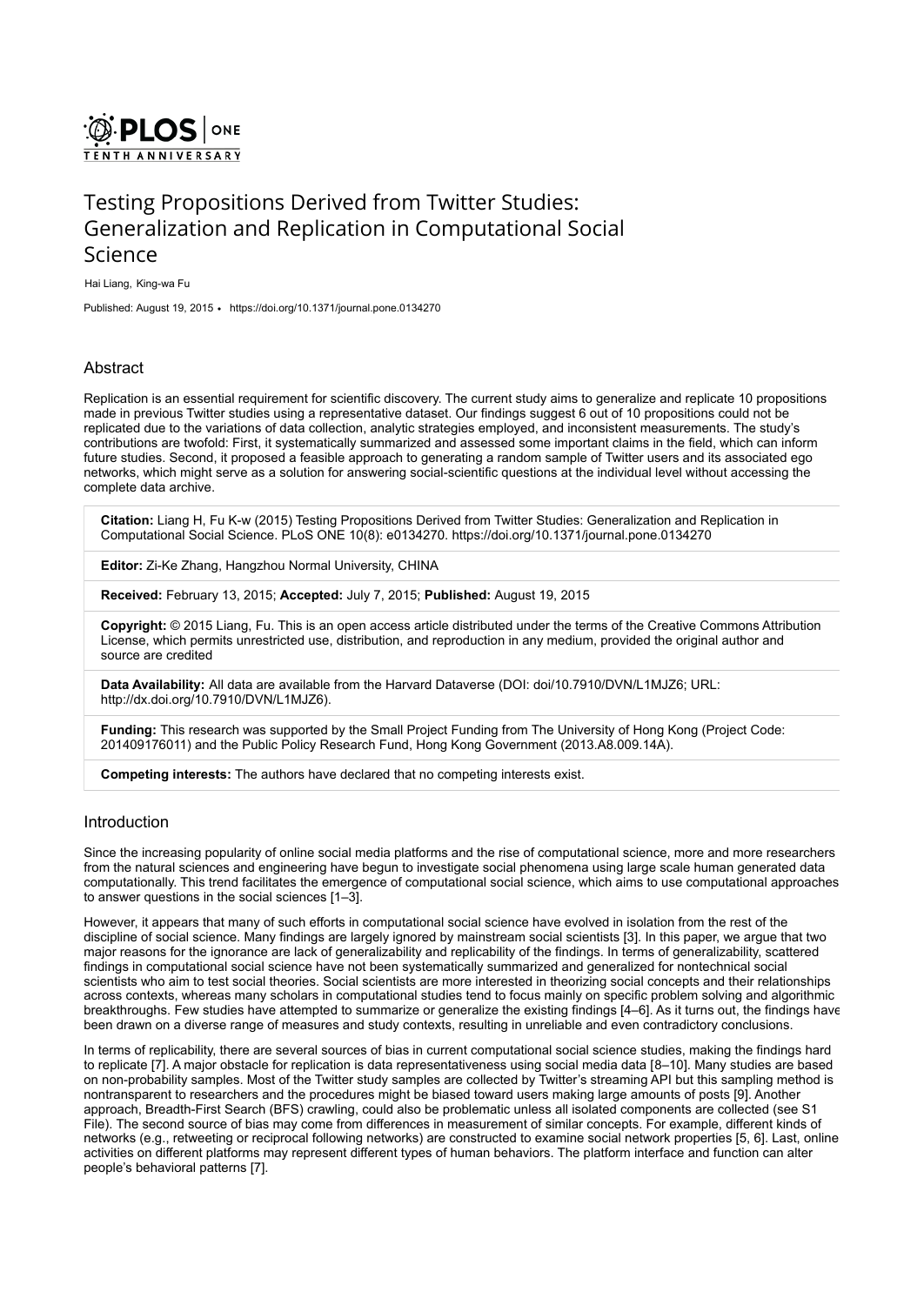Given these limitations, we suggest that findings in computational social science using social media data are required to be systematically generalized and replicated. In doing so, we first focus on a single platform, Twitter.com, to overcome platform variations. Twitter is a combination of social networking services and information sharing applications in which users can make tweets, i.e., posts, with a 140-character limit. Tweets are open online by default, and are also broadcast directly to a user's followers. Users may rebroadcast a tweet by retweeting (RT) the message to their followers. Alternatively, followers may reply directly to the author. Twitter is one of the most popular social media platforms around the world, and many studies in computationa social science are based on Twitter datasets. Therefore, our study scope is limited to only those studies using Twitter data and related to computational social science research.

While accessing the complete Twitter dataset is not possible, our approach is to collect a randomly-selected and representative Twitter dataset. Our method began by generating a list of random Twitter IDs (egos). We then collected all the egos' alters (i.e., followers and followees) and the following relationships among the alters. Finally, we obtained the profiles and the timelines of the selected users (egos and alters). Although, the sampling approach is not adequate to estimate global network properties, we will show that our dataset is sufficient and possibly a best option to re-examine previous propositions, because results based on random samples could be generalized at the population level, whereas other sampling strategies usually do not have this property (see [S1 File\)](#page-6-8). In addition, unlike sampling tweets, sampling users is a more appropriate approach to analyzing individual behaviors.

We synthesize existing studies into three themes to reflect the state-of-art research progress in computational social science in relation to the use of Twitter data, namely usage, network structure, and information diffusion. Although these three themes have covered most findings obtained by observational research, studies using online experiments and combing external data (e.g., survey) for predictions (e.g., voting behavior) are not addressed in this study. We rephrase existing propositions to make them testable at the individual level, assuming that the usage, formation of network structure, and information diffusion can be explained by individual behaviors.

# Materials and Methods

#### Ethics Statement

The study was approved by the Human Research Ethics Committee for Non-Clinical Faculties, The University of Hong Kong. Data were obtained from Twitter's REST API. Before data collection, developer accounts were granted by Twitter to the authors of this study, which allows the access to the data. Indirect identifier data fields will be replaced to unidentifiable pseudo code after all data were collected upon the end of the project.

#### Data Collection

Instead of using the streaming API, we used Twitter's REST APIs to collect a representative Twitter dataset. First, we employed a method reported in Fu and Chan [\[11\]](#page-7-0) and Zhu et al. [[12](#page-7-1)] to generate random Twitter user IDs. The Twitter ID is a unique (numeric) value that every account on Twitter has. Although an account can change its user name, it can never change its Twitter ID. Therefore, as long as we find an approach to generating a list of valid Twitter user IDs, we find a way to generate a random sample of Twitter users (accounts). After some exploratory experiments, we found that the Twitter ID ranges from 0 to 3,000,000,000 until November 2014. Therefore, we generated 3×30,000 random numbers in this range. And then, we search these numbers via the REST API to check the existence of Twitter IDs. Using this method, we obtained 34,006 valid Twitter user accounts. We call them "egos". This random sample could represent the population of all Twitter users (see a comparison between the random sampling and BFS sampling strategies in [S1 File\)](#page-6-8).

Next, we obtained the egos' user profiles, alters (followers and followees), and tweets/retweets in user timelines as many as possible. Since users' tweets and following relationships could be protected by privacy settings, we could only get the public users' information. For egos, we obtained 4,702,258 tweets from 32,420 egos, of which 15,176 posted nothing. We obtained 2,484,247 unique alters of 32,702 egos, of which 13,713 have zero alters. For alters, we obtained profiles from 2,482,184 users. We further obtained 2,378,687,333 tweets from 1,768,010 alters, of which 124,240 have zero tweet.

Next, we constructed 1.0 ego networks in which nodes are users (egos and alters) and edges are the following relationships (without the following relationships among alters). Users without profiles were excluded. Finally, there are 2,516,190 nodes (including 8,472 ego users) and 3,949,275 edges in the 1.0 ego networks. That means there are 8,472 separated ego networks since only 8,472 egos satisfy the condition that ego users should have at least one alter user and this user's profile information is publicly available. Among the 8,472 egos, 6,415 users have posted at least one tweet in the past 6 months (active egos). We further obtained the following relationships among the alters of the active egos to construct 1.5 ego networks. We used the 1.5 ego networks to calculate clustering coefficient and betweenness of the active egos. A flow chart of data collection is appended in S1 (Figure A in [S1 File](#page-6-8)).

## Data Analysis

We used a conceptual replication approach. It means that (1) we do not merely reproduce former findings but replicate former conceptual claims using an independent data, and (2) we generalize and rephrase former claims to hypotheses and propositions that can be tested at the individual level. In this way, all analyses in the current study were based on the random sample of ego users. Therefore, findings could be further generalized to the population of Twitter users. Even though we also collected the 1.5 ego networks, we used them to calculate the egos' network properties, which served as egos' attributes in formal analyses. The induced alters could not be considered as a representative sample (see [S1 File\)](#page-6-8). Further details of the calculations could be found in Table  $I$ in [S1 File](#page-6-8).

# **Results**

## Usage

20%-80% rule of content generation.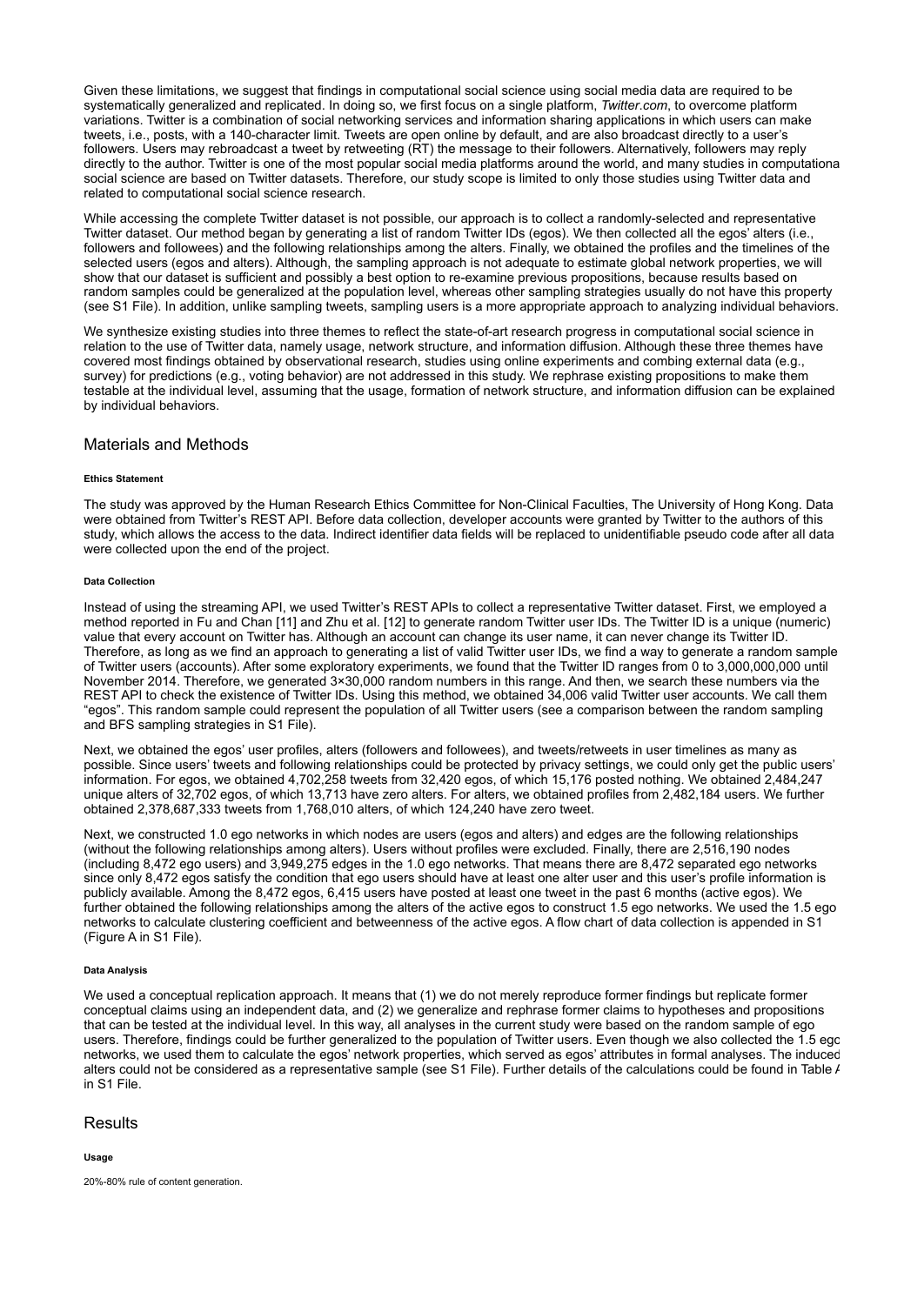The 20/80 rule originally referred to the observation that 80% of Italy's wealth belonged to only 20% of the population [\[13\]](#page-7-2). This rule has been largely believed to be applicable to online peer production systems [[14\]](#page-7-3): Few active users created most of the posts online. Although no clear evidence indicates that the ratio is exactly 20/80, previous studies suggest that the distributions of online production follow power law with exponents ranging from 1.98 to 2.46 on popular social media platforms [[15](#page-7-4)]. In particular, the distribution-follows a power law with an exponent about 1.92 on Twitter [[16](#page-7-5)].

We cannot replicate this power-law hypothesis. [Fig 1A](#page-2-0) shows that the distribution is much flatter than what existing studies have found. We try to fit the distribution using the Clauset-Shalizi-Newman method [[17\]](#page-7-6). The exponent is 1.37 (min = 2, KS = 0.037, p = 0), indicating that the distribution is significantly different from a power law. Yet, the general idea still holds. [Fig 1B](#page-2-0) presents that 2% of users created 80% of tweets, or 20% created nearly 100% of posts. More than half of users didn't post any tweets at all. The distribution is much more unequal than we expected, and the distribution does not vary across active and less active users.

<span id="page-2-0"></span>

#### Fig 1. Unequal content generation.

(A) Log-log plot of the complementary cumulative distribution functions of the number of tweets per user. (B) Cumulative percentage of tweets created by cumulative percentage of users. Colors indicate that only the users who have posted more than N tweets are included. The selection of N does not influence the distribution qualitatively. The number of tweets (including original posts, retweets, and replies) for each ego were obtained from the user profile API, and therefore, that is not subject to the 3,200-limit of the user timeline API. <https://doi.org/10.1371/journal.pone.0134270.g001>

Originality, sociability, and syntactic use.

Several features characterizing how users post tweets are frequently mentioned in previous studies—retweet, @-mention, hashtag, and URL. These characteristics are related to the study of originality, sociability, and syntactic use of microblogging. First, Twitter has been celebrated for providing larger amounts of original messages than other platforms. There are fewer duplicates in Twitter than in the Chinese social media platform Sina Weibo. The proportion of retweets in Twitter trending topics is 31% [\[18\]](#page-7-7). For general [topics, the percentage was estimated to be even smaller \(3%\) \[19\]. In our sample, the percentage is 22.4% \(see point 3.2 in S1](#page-6-8) File).

The reply-to and @-mention functions in Twitter have been considered to be indicators for social interactions [[20\]](#page-7-9). However, the estimated proportion of these functions varied drastically, ranging from 22.7% to 86% for @-mention, and from 17.4% to 31% for reply-to [[19](#page-7-8), [20](#page-7-9)]. In our sample, 24.1% tweets are replies. There are 49.1% tweets containing @-mention. Note that @-mention could be caused by retweet or reply-to. Excluding these, the proportion of @-mention is 6.9%.

Overall, our findings suggest that there is a moderate level of originality (excluding retweets and replies: 53.5%). More importantly, Twitter platform is more likely to be an interactional platform (Reply+@:  $24.1\%+6.9\% = 31.0\%$ ) than an information sharing website (RT: 22.4%).

In terms of syntactic use, previous research found that 20.0% tweets contain hashtags and 29.1% tweets contain URLs [[21\]](#page-7-10). Our results suggest that Twitter users are less likely to use hashtag and URLs than what had been previously reported. Only 14.5% of tweets contain hashtags and 16.5% contain URLs in tweets. These proportions are even smaller in original tweets. According to our data, the percentages are 8.0% and 12.4% respectively. At the user level, more than half of the users have never used hashtags or URLs in their timelines.

#### Circadian rhythms.

Twitter usage follows the circadian rhythm of the day and week [[22\]](#page-7-11). Researchers found that Twitter messaging activity rises in the morning and increases throughout the day until the evening. Furthermore, they found that weekend use shows a much lower activity and less distinct time of day patterns. These patterns are consistent with the findings in another study based on Facebook data [\[23](#page-7-12)]. Our findings are similar to these previous studies. [Fig 2](#page-2-1) shows that both tweets posting and the number of active users reach their peak around 8:00 p.m., while posting increases more quickly than users during the day time. That means the number of active users remained relatively constant while tweets posted per user increased throughout the day. Besides, users are more active (posting more tweets on average) in workdays than on weekends ( $t_{\rm paired}$  = -39.43, df = 4, 221, p < 0.001).

<span id="page-2-1"></span>

## Fig 2. Daily and weekly rhythms of Twitter activity.

(A) Tweets posted by hour and day of the week. (B) Number of active users by hour and day of the week. We used the UTCoffset information provided by the REST API to normalize time stamps to local time (see [S1 File\)](#page-6-8). <https://doi.org/10.1371/journal.pone.0134270.g002>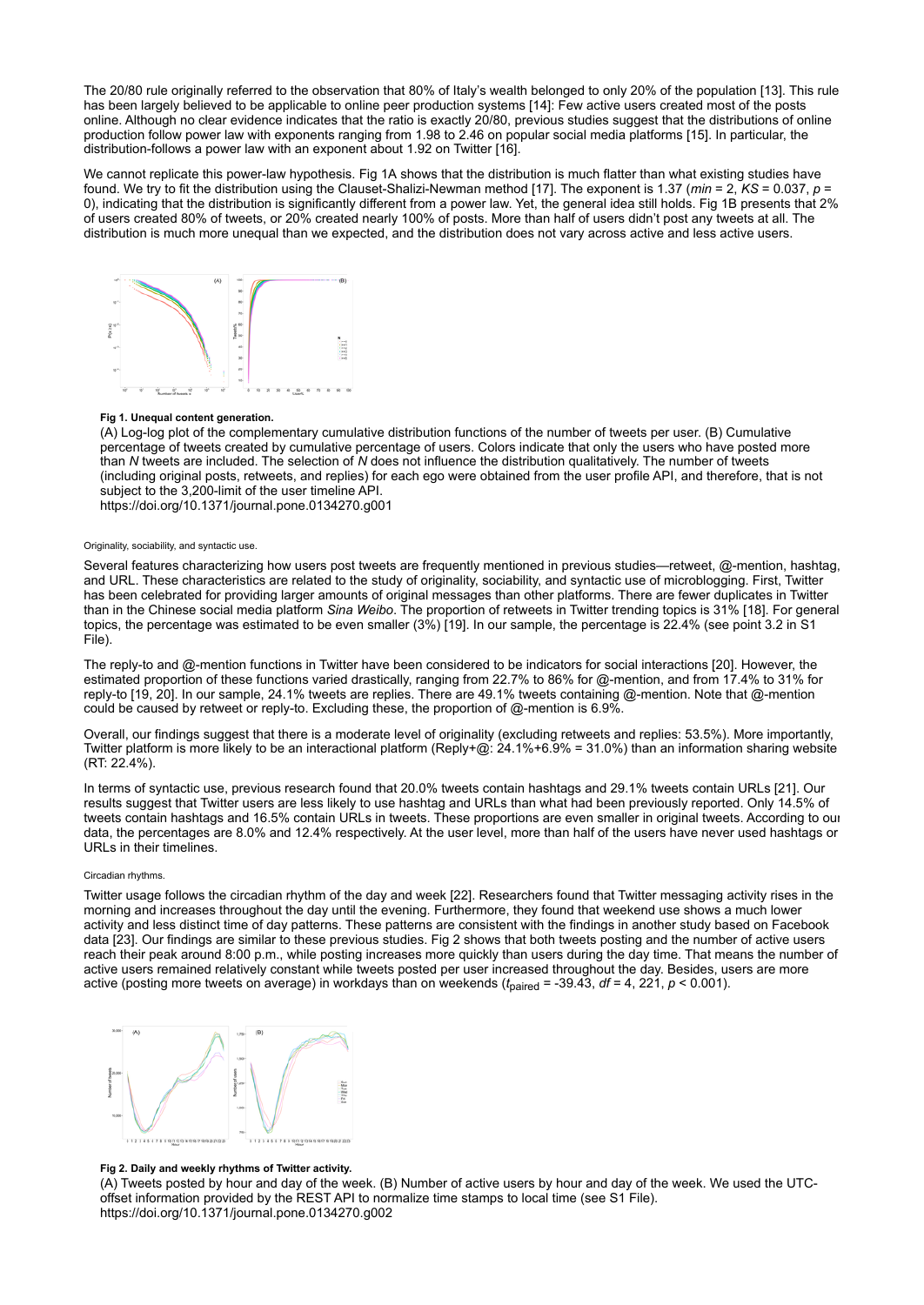#### Attention and productivity.

Previous studies suggest that social media users' productivity exhibits a strong positive association with others' attention in online social platforms like YouTube [[24](#page-7-13)] and Twitter [[14](#page-7-3)]. Twitter users who receive attention from more people will post more frequently than those who receive less attention. Huberman et al. found that the total number of posts increases with both the number of followers and mentioned friends [[14\]](#page-7-3). However, the number of total posts eventually saturates as a function of the number of followers. Kwak et al. found similar results to Huberman et al. in general. Yet, they found that there are saturation points both for followers and followees [\[5](#page-6-9)]. Our findings are consistent with the previous studies as shown in [Fig 3](#page-3-0). The Pearson correlation between number of followers and the average number of tweets is 0.70 ( $t = 181.86$ ,  $df = 34.004$ ,  $p < 0.001$ ), while the correlation between number of followees and the average number of tweets is  $0.55$  ( $t = 121.24$ ,  $df = 34,004$ ,  $p < 0.001$ ), and the correlation between number of mentioned users and the average number of tweets is 0.77 ( $t = 224.38$ ,  $df = 34$ , 004,  $p < 0.001$ ) ([S1 File\)](#page-6-8).

<span id="page-3-0"></span>

## Fig 3. Content productivity and attention received.

The average number of tweets as a function of (A) the number of followers, (B) the number of followees, and (C) the number of friends. Friend here is defined as a user who has been mentioned at least twice in an ego's timeline. <https://doi.org/10.1371/journal.pone.0134270.g003>

#### **Structure**

#### Power-law distribution in follower-followee network.

Many studies have sought to examine the social network characteristics of Twitter data by comparing the structural properties to well-known social networks [\[5,](#page-6-9) [6](#page-6-3)]. Although most real world social networks have a power law exponent between 2 and 3, previous studies found very inconsistent results on Twitter follower-followee network [\[5,](#page-6-9) [6](#page-6-3)]. In general, both the number of followee (outdegree) and the number of follower (in-degree) are unequally distributed with heavy tails, resembling power-law distributions. Even though some studies confirmed that power-law exponents are between 2 and 3, others found that the follower or followee distribution is not fit by power law, or their power-law exponents are less than 2 if the distributions are power law [[5,](#page-6-9) [6](#page-6-3), [16](#page-7-5), [25](#page-7-14)].

Using our representative sample, we constructed the three distributions—follower, followee, and reciprocal in [Fig 4.](#page-3-1) Neither follower nor followee distributions are fit by power-law function. The exponent for follower distribution is 1.53 (min = 1, KS = 0.0185, p = 0), while the exponent for followee distribution is 2.32 (min = 223, KS = 0.0356, p = 0). However, the reciprocal degree distribution is fit by power-law with an exponent 2.32 ( $min = 180$ ,  $K\overline{S} = 0.0213$ ,  $p = 0.332$ ). Overall, it suggests that the follower-followee network does not exhibit the same power-law characteristics as other social networks, whereas the reciprocal friendship does.

<span id="page-3-1"></span>

## Fig 4. Degree distribution in the follower-followee network.

Log-log plot of the complementary cumulative distribution functions of the number of followers, the number of followees, and the number of reciprocal friends. The number of followers and followees for each user were obtained from the user profile API, therefore, are not constrained by the privacy setting for obtaining following relationships. <https://doi.org/10.1371/journal.pone.0134270.g004>

#### Formation of the follower-followee network.

In addition to the power-law distribution of following networks, several network properties were frequently calculated to gauge the formation mechanisms of the follower-followee network of Twitter. Three mechanisms have been considered to be important: transitivity [\[26\]](#page-7-15), reciprocity [\[26\]](#page-7-15), and homophily [\[27\]](#page-7-16). The first two are purely structural while the last is based on user attributes.

Transitivity indicates the formation of social ties to people who are friends of existing friends. It can be measured by the clustering coefficient [[28\]](#page-7-17). A former study reported that the average local clustering coefficient is 0.23 for degree = 5 and is 0.19 for degree = 20 in the mutually follower-followee network for active Twitter users [[6](#page-6-3)]. In our random sample, the average clustering coefficient is 0.15 for all active Twitter users in their follower-followee network, while the median is 0.10. Similar to previous findings, the clustering coefficient decreases with increasing degree. The coefficient is 0.29 for degree = 5 and is 0.19 for degree = 20. In the mutual graph, these parameters are slightly lower. The average local clustering coefficient is  $0.12$  (mdn =  $0.07$ ) for active users with at least two reciprocal ties.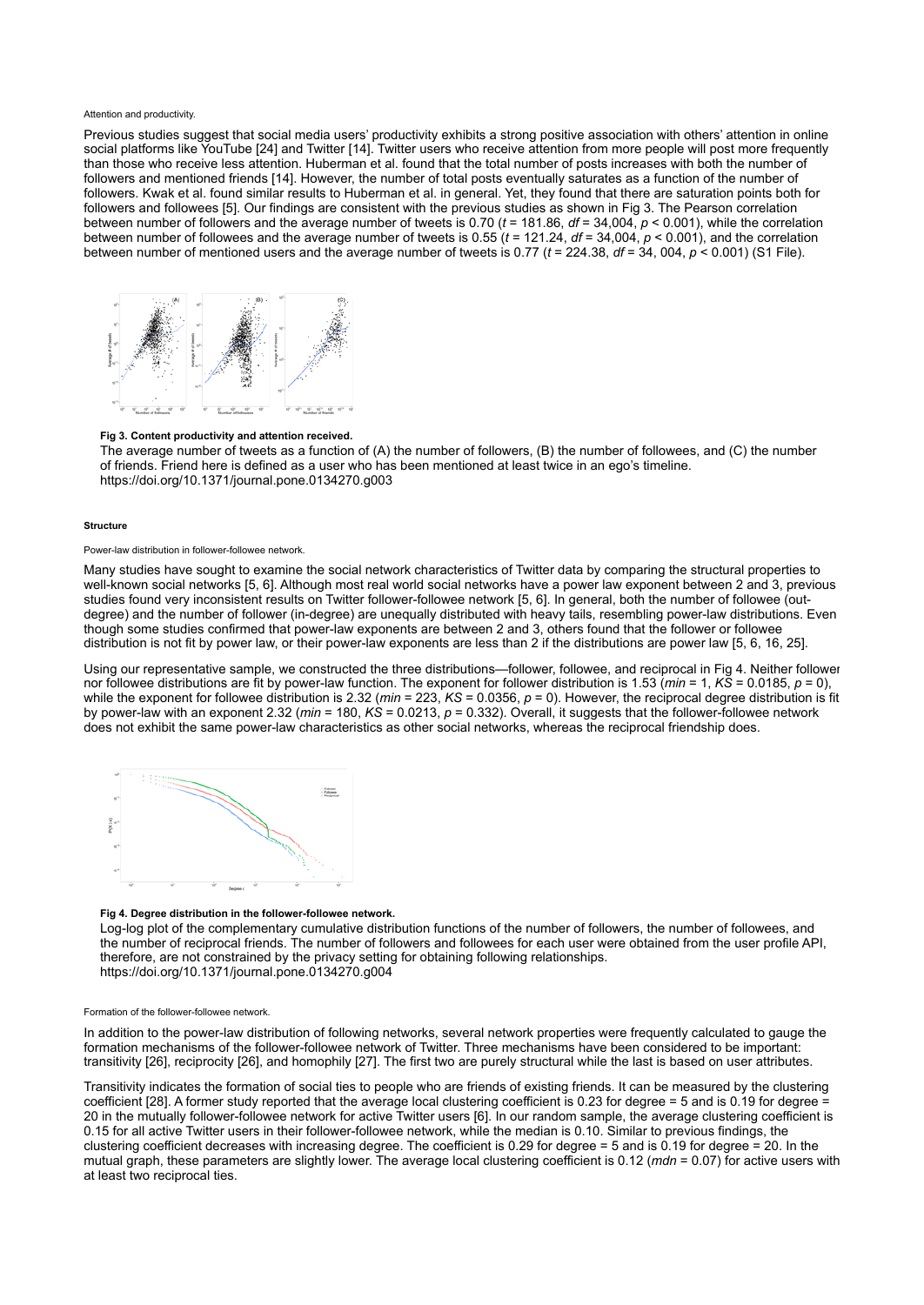Reciprocity indicates the relationship that A follows B and then B will follow A back. An earlier study in 2010 found that Twitter shows a low level of reciprocity—22.1%, compared with other social networking sites [\[5](#page-6-9)]. In 2014, another study found a much higher reciprocity—42% among active users [\[6](#page-6-3)]. Since both studies claim they used Twitter population-scale datasets, it appears that Twitter might evolve to behave more like a social network [[6](#page-6-3)]. However, it can be an outcome of the artifact of selection criteria for active users. In some issue networks (collected by hashtags), the reciprocal ties could be even higher (28%) [[16\]](#page-7-5). Our result is in a number between the two previous findings, 38.3%, which actually reflects the average level of general Twitter users.

Homophily is a tendency that a contact between similar people occurs at a higher rate than among dissimilar people. Many attributes were used to measure user similarity. For instance, users are more likely to follow other users (reciprocally) within closer time zones [\[5](#page-6-9)]. For those with ≤ 50 reciprocal friends, the mean time difference is about 1 hour. And for those with ≤ 2,000 reciprocal friends, the median time difference stays below 3 hours. We find a similar result that 50% following relationships occurred between users within one hour time difference.

Another kind of homophily is calculated in terms of user's popularity (i.e., the number of followers and the number of followees). It means a user is likely to follow other users with similar popularity and they reciprocate. Sometimes, it is also referred to assortativity [\[29\]](#page-7-18). On Twitter, the number of followers of a user has been found to be positively correlated with the number of followers of his reciprocal friends, indicating a homophily tendency [[5\]](#page-6-9). However, a negative relationship (-0.30) has been reported for all ties no matter if reciprocal or not [[6](#page-6-3)]. In our representative sample, they are less inclined to follow the users with similar number of followers. The Spearman correlation is  $-0.31$  (S =  $1.35^{19}$ ,  $p < 0.001$ ,  $N = 3.949,275$ ). Nevertheless, the reciprocal ties are more inclined to occur between users with similar degree popularity. The correlation is 0.25 (S = 5.40<sup>16</sup>,  $p < 0.001$ , N = 756,445), which is a typical value for social networks [[6\]](#page-6-3).

In addition to geo-location and degree similarity, other homophonous attributes have been well documented, e.g., topic interest [[30](#page-7-19)] political alignment [\[31\]](#page-7-20), happiness [[32](#page-7-21)], well-being [[33](#page-7-22)], and language [[34](#page-7-23)]. We found that 75% of ties were connected between the users using a same language.

#### Dunbar's number.

Forming social ties is subject to cognitive or biological constraints of the brain regarding social interaction. The limit for humans' social network size is about 150 individuals [[35](#page-7-24)]. Replication studies on social platforms suggest that online interaction is still subject to this constraint [[20](#page-7-9), [36](#page-8-0), [37](#page-8-1)]. Particularly, users can entertain a maximum of 100–200 stable relationships (reply-to) on Twitter [\[20\]](#page-7-9).

The Dunbar's number on Twitter was estimated based on the average number of replies sent by the users to their friends [[20\]](#page-7-9). Friend is operationalized as an alter to whom the ego has sent at least one reply. The average number of replies per friend as a function of the number of friends reaches its maximum at around 80 friends, indicating the effect of the cognitive limits of human brain on the ability to maintain social relationships. [Fig 5A](#page-4-0) shows that this maximum in our random sample is approximately 87.

<span id="page-4-0"></span>

## Fig 5. Measuring Dunbar's number.

(A) The average number of replies made by users with different number of friends. (B) The average number of mentioned users as a function of number of followees.

<https://doi.org/10.1371/journal.pone.0134270.g005>

Another measure is based on @-mention [\[38\]](#page-8-2). The number of mentioned friends initially increases as the number of followees increases, after a while the number of friends saturates at around 35–40. [Fig 5B](#page-4-0) shows that this number is 71 in our sample, which is much larger than that in the original study.

Although, our results generally supported Dunbar's social brain hypothesis on Twitter, the estimate of the accurate number varies across measurements and is different from previous findings. We found that different estimations might be simply caused by different time periods of data scraping (Figure C in [S1 File](#page-6-8)).

#### Information Diffusion

#### Influential hypothesis.

Modeling information diffusion and detecting networking influence on Twitter can be analyzed at both user level and tweet level. At the user level, the dominant framework is the influential hypothesis, which states that a minority of users are more influential than others in terms of triggering retweets. Previous studies suggest a lack of reliable predictors for retweetability (retweeted or not) at the user level. The ranking of the most influential users differed depending on the measures, like the number of followers, PageRank, number of mentions, and retweets count [[5](#page-6-9), [39\]](#page-8-3). Nevertheless, few studies found that retweetability is positively associated with the number of followers [[40](#page-8-4), [41\]](#page-8-5), number of followees [\[41\]](#page-8-5), the age of the account, and those users belonging to several groups who act as brokers [[42](#page-8-6)].

The variance of retweeting probability comes from both within and between individual users. Therefore, we employed multilevel generalized models for predicting retweetability (being retweeted or not) and retweet count received by the original tweets (see SI). [Table 1](#page-5-0) contains both user-level and tweet-level factors. For user-level factors, as expected, the number of followers and the age of the user account are positively associated with retweetability. However, the number of followees is negatively associated with retweetability. In addition, clustering coefficient, which indicates the followees and followers of a user are well connected, is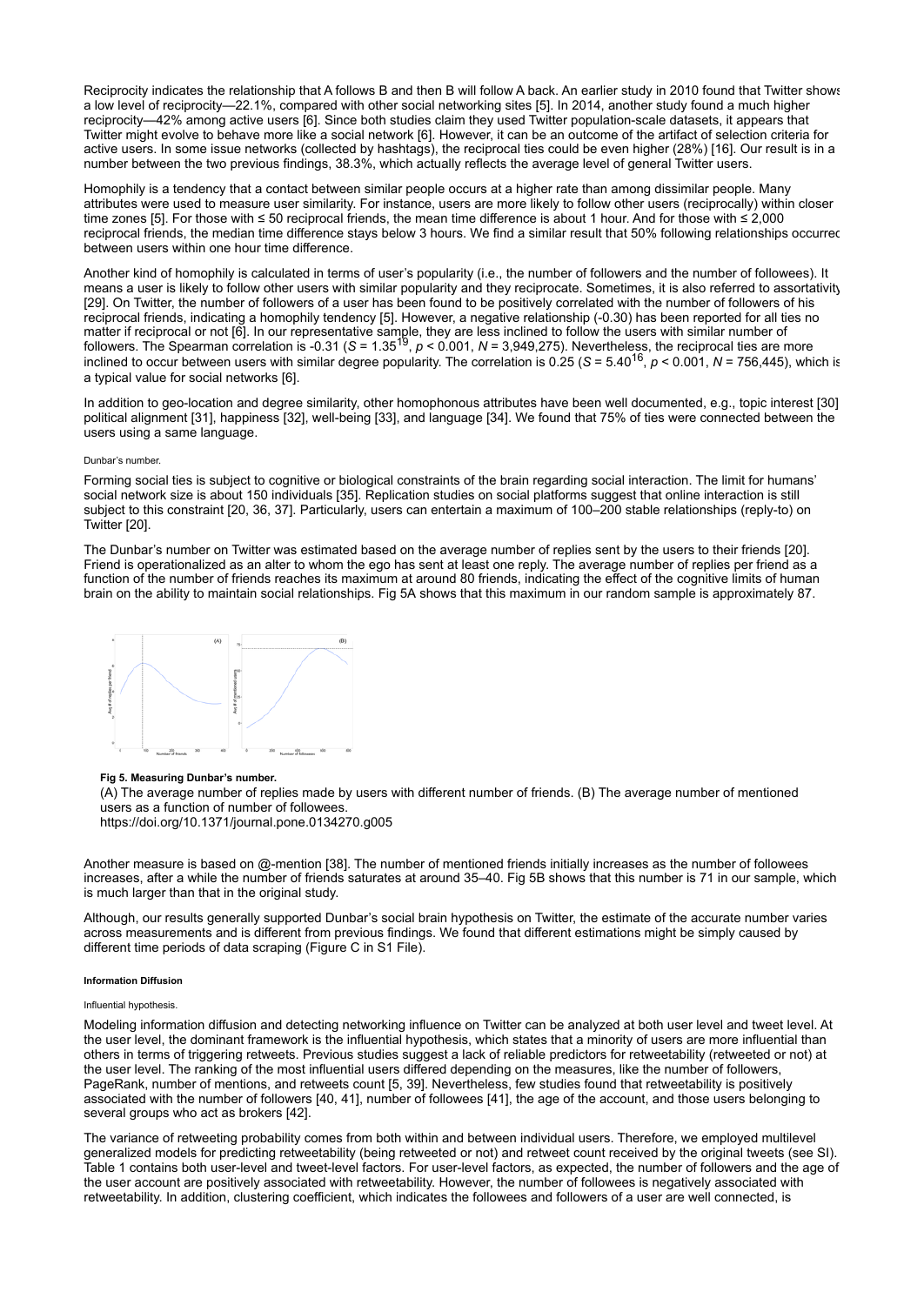positively associated with retweetability. To predict retweet count, we observed several differences with previous studies. Both age of the user and the number of reciprocal ties are negatively correlated with retweet count, whereas the number of followees is positively associated with retweet count.

<span id="page-5-0"></span>

|                                        | Being retweeted or not |          | Fletweet count ( > 0) |          |
|----------------------------------------|------------------------|----------|-----------------------|----------|
|                                        | Estimate (SE)          | z        | Estimate (SE)         | z        |
| Log # of followers                     | 0.628 (0.037)          | 16.77    | 0.269 (0.015)         | 18.22    |
| Log # of followees                     | 0.444 (0.043)          | $+55.37$ | 0.005 (0.018)         | 5.22     |
| Log-days since created                 | 0.250 (0.005)          | 49.77    | $-0.01010.0011$       | -59.3    |
| Log # of reciprocal ties               | 0.304 (0.052)          | 5.91     | $-0.191(0.021)$       | $-0.05$  |
| Clustering coefficient                 | 2.773 (0.316)          | 8.78     | 0.645 (0.158)         | 4.08     |
| Betweenness                            | 0.542 (0.236)          | $-5.46$  | $-0.064.03.0936$      | $-0.08$  |
| Presence of hashtags                   | 0.354 (0.008)          | 44.31    | 0.143 (3.004)         | 32.77    |
| Presence of mentions                   | 0.002 (3.008)          | 85.64    | 490510.006            | $-114.0$ |
| Presence of URLs                       | -0.831 (0.010)         | $-43.78$ | -0.584 (0.005)        | $-19.3$  |
| Intercept                              | 4.575-10.2020          | $-32.50$ | $-0.065 + 0.096$      | $-0.68$  |
| Variance of intercepts                 | 2.613                  |          | 0.256                 |          |
| <b>Log-Likelhood</b>                   | -400,541.5             |          | 432,406.9             |          |
| Explained variation                    | 16.5%                  |          | 3.5%                  |          |
| # of users (epos)                      | 5,894                  |          | 3.082                 |          |
| <b>Il certifierri codi zbevel fo B</b> | 2-009.563              |          | 198, 199              |          |
|                                        |                        |          |                       |          |

Table 1. Multilevel generalized models predicting retweetability and retweet count. <https://doi.org/10.1371/journal.pone.0134270.t001>

#### Source characteristics.

At the tweet level, researchers believe that the characteristics of a specific tweet are important for spawning retweets. We call them source characteristics here. The presence of hashtags, URLs, and @-mentions are the most frequently-mentioned predictors. The presence of both hashtag and URL is positively correlated with retweetability [[41\]](#page-8-5). According to [Table 1](#page-5-0), the presence of hashtags and mentions is positively associated with retweetability. Unexpectedly, the presence of URLs is negatively related to retweetability. A bivariate analysis reveals that the presence of URLs indeed increased retweetability from 10% to 15%. However, URLs always co-occurred with hashtags. That means the correlation between the presence of URLs and retweetability is spurious and induced by the correlation between the presence of hashtags and retweetability. In terms of retweet count, the presence of mentions is negatively correlated, although the effect sizes are the largest in both models.

#### Exposure hypothesis.

Unlike above-mentioned studies, which emphasize the probability of being retweeted by other users, the exposure hypothesis focuses on the probability of retweeting other users' tweets. The hypothesis posits that repeated exposures to an idea are particularly crucial for adopting the idea [[43](#page-8-7), [44](#page-8-8)]. On Twitter, successive exposures indeed increase the probability that the user will begin mentioning specific hashtags [[45\]](#page-8-9) or URLs [\[46](#page-8-10)], though the marginal effect might soon reach its maximum aggregately. Further studies found that the relationship could vary across topics [[45](#page-8-9)], across number of friends due to the information overload of highly connected users [[46](#page-8-10), [47](#page-8-11)], and across community structures [\[48\]](#page-8-12).

We replicated this hypothesis using the official retweet based on our random sample. Consistent with the former studies, repeated exposures of a tweet indeed increase retweeting probability at the initial stage, but start to decrease around the 20<sup>th</sup> exposure (Fig 6A). This relationship is stronger for users with fewer followees ([Fig 6B\)](#page-5-1), with lower betweenness ([Fig 6C](#page-5-1)), and with higher clustering coefficient [\(Fig 6D\)](#page-5-1). That means the exposure hypothesis is more likely to be true in small and dense groups.

<span id="page-5-1"></span>

## Fig 6. Exposure hypothesis and its variations.

The probability of retweeting as a function of the number of followees who have tweeted a post, (A) averaged over all users, (B) by breaking down users into classes based on the number of following friends they have, (C) by breaking down users into classes based on the betweenness in their ego networks, and (D) by breaking down users into classes based on the clustering coefficient in their ego networks. Medians of betweenness and clustering coefficient are used as cut-points for grouping users.

<https://doi.org/10.1371/journal.pone.0134270.g006>

# Discussion

The current study generalized and replicated 10 propositions related to computational social science using a truly representative Twitter dataset. The study contributes to computational social science studies using social media data in two ways. First, it demonstrated lack of replicability in previous studies. More than half of the propositions could not be fully replicated (Table A in S1). The major reason is believed to be the variation of sampling strategies employed in different studies. For example, the originality and the ratio of using hashtags or URLs in our random sample are lower than those previously found, possibly because former studies merely included active users. The second reason is the variation of methodology of measurements. For example, different methods to estimate Dunbar's number could result in quite different outcomes. Similarly, the distribution of followers does not follow a power law, however, the distribution of reciprocal degree does. The third reason may come from the variation of analytic strategies. As we mentioned, the presence of URLs is positively associated with retweetability using bivariate analysis. Yet, a multivariate analysis reveals that this correlation is actually spurious. In this sense, it is important for future studies to collect randomly samples and conduct rigor statistical analyses for computational social science research. Second, the study systematically summarized and assessed some important claims in the field, and proposed a feasible approach to generate a random sample of Twitter users and its associated ego networks. On the one hand, the random sampling approach is more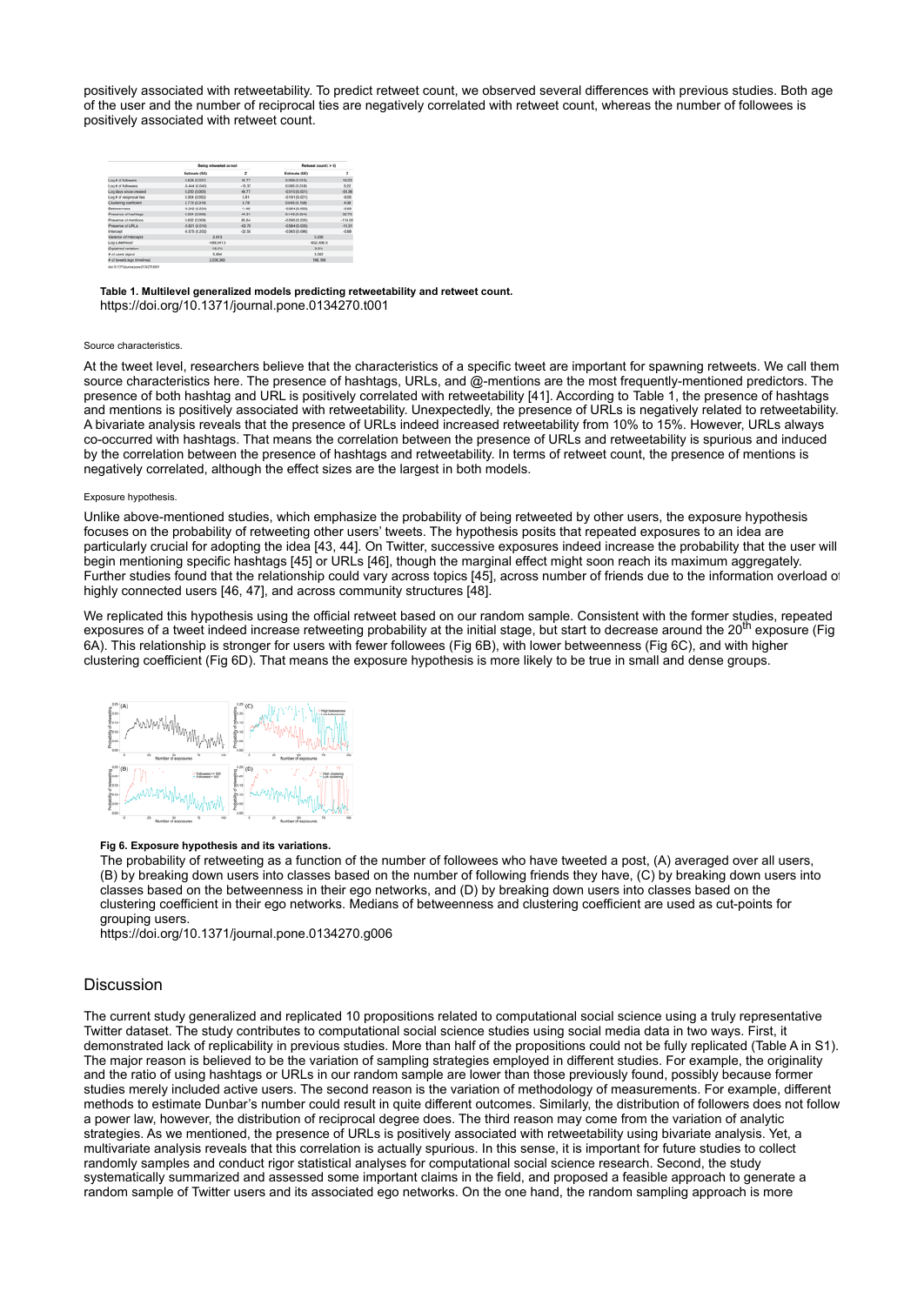appropriate to study social science problems because it satisfies the basic requirement of most statistical models for generalizing claims at the population level. On the other hand, scattered findings were generalized into proportions, which reflects the state-ofart of the field and paves the ways for future studies.

Our replication, to some extent, has corrected some important biases in previous studies using online data. However, more areas should be addressed. First, we only considered a single platform to overcome the design bias. It is unclear whether the confirmed propositions are also correct on other platforms. Future studies should explicitly analyze the impact of platform interfaces. Second, four propositions in our study seem to be robust across sampling strategies. It might be because these propositions reflect the homogeneity of online user behaviors, which means that nearly all users follow similar patterns. Therefore, they appear to be insensitive to sampling strategies. However, future studies need to retest the robustness of these propositions before we can consider them as universal. Third, a growing amount of studies are using experimental design on social media and they are usually supported by the service providers. The uniqueness of this type of study makes the findings hard to replicate. However, the robustness, ethical concern and external validity of social experiments should receive more attention. Finally, there are many studies using online texts to predict voting behaviors [[49\]](#page-8-13) and the approval rate of political actors [\[50\]](#page-8-14). The implication of the current study for this line of research is that we may focus on representative individual users other than posts.

# Supporting Information

<span id="page-6-8"></span>[S1 File. I](http://journals.plos.org/plosone/article/file?type=supplementary&id=info:doi/10.1371/journal.pone.0134270.s001)nformation S1 documented 1 table (Table A) and 3 figures (Figure A-C).

(PDF) <https://doi.org/10.1371/journal.pone.0134270.s001> (PDF)

# Acknowledgments

This research was supported by the Small Project Funding from The University of Hong Kong (201409176011) and the Public Policy Research Fund, Hong Kong Government (2013.A8.009.14A).

# Author Contributions

Conceived and designed the experiments: HL KWF. Performed the experiments: HL. Analyzed the data: HL. Contributed reagents/materials/analysis tools: HL. Wrote the paper: HL KWF.

# References

- <span id="page-6-0"></span>1. Lazer D, Pentland AS, Adamic L, Aral S, Barabasi AL, Brewer D, et al. Life in the network: The coming age of computational social science. Science. View Article · [PubMed/NCBI](http://www.ncbi.nlm.nih.gov/entrez/query.fcgi?db=PubMed&cmd=Search&doptcmdl=Citation&defaultField=Title+Word&term=Lazer%5Bauthor%5D+AND+Life+in+the+network%3A+The+coming+age+of+computational+social+science) · [Google Scholar](http://scholar.google.com/scholar_lookup?title=Life+in+the+network%3A+The+coming+age+of+computational+social+science&author=Lazer&publication_year=2009) 2009; 323(5915): 721–723. pmid:19197046
- 2. Strohmaier M, Wagner C. Computational Social Science for the World Wide Web. IEEE Intelligent Systems. 2014; 29(5): 84–88. View Article · [PubMed/NCBI](http://www.ncbi.nlm.nih.gov/entrez/query.fcgi?db=PubMed&cmd=Search&doptcmdl=Citation&defaultField=Title+Word&term=Strohmaier%5Bauthor%5D+AND+Computational+Social+Science+for+the+World+Wide+Web) · [Google Scholar](http://scholar.google.com/scholar_lookup?title=Computational+Social+Science+for+the+World+Wide+Web&author=Strohmaier&publication_year=2014)
- <span id="page-6-1"></span>3. Watts DJ. Computational social science: Exciting progress and future directions. The Bridge on Frontiers of Engineering. 2013; 43(4): 5–10. View Article · [PubMed/NCBI](http://www.ncbi.nlm.nih.gov/entrez/query.fcgi?db=PubMed&cmd=Search&doptcmdl=Citation&defaultField=Title+Word&term=Watts%5Bauthor%5D+AND+Computational+social+science%3A+Exciting+progress+and+future+directions) · [Google Scholar](http://scholar.google.com/scholar_lookup?title=Computational+social+science%3A+Exciting+progress+and+future+directions&author=Watts&publication_year=2013)
- <span id="page-6-2"></span>4. Golder SA, Macy MW. Digital footprints: Opportunities and challenges for online social research. Annual Review of Sociology. 2014; 40(1): 129–152. View Article · [PubMed/NCBI](http://www.ncbi.nlm.nih.gov/entrez/query.fcgi?db=PubMed&cmd=Search&doptcmdl=Citation&defaultField=Title+Word&term=Golder%5Bauthor%5D+AND+Digital+footprints%3A+Opportunities+and+challenges+for+online+social+research) · [Google Scholar](http://scholar.google.com/scholar_lookup?title=Digital+footprints%3A+Opportunities+and+challenges+for+online+social+research&author=Golder&publication_year=2014)
- <span id="page-6-9"></span>5. Kwak H, Lee C, Park H, Moon S, editors. What is Twitter, a social network or a news media? Proceedings of the 19th international conference on World wide web; 2010: ACM.
- <span id="page-6-3"></span>6. Myers SA, Sharma A, Gupta P, Lin J, editors. Information network or social network?: the structure of the twitter follow graph. Proceedings of the companion publication of the 23rd international conference on World wide web companion; 2014: International World Wide Web Conferences Steering Committee.
- <span id="page-6-4"></span>7. Ruths D, Pfeffer J. Social media for large studies of behavior. Science. 2014; 346(6213): 1063–1064. pmid:25430759 [View Article](https://doi.org/10.1126/science.346.6213.1063) · [PubMed/NCBI](http://www.ncbi.nlm.nih.gov/entrez/query.fcgi?db=PubMed&cmd=Search&doptcmdl=Citation&defaultField=Title+Word&term=Ruths%5Bauthor%5D+AND+Social+media+for+large+studies+of+behavior) · [Google Scholar](http://scholar.google.com/scholar_lookup?title=Social+media+for+large+studies+of+behavior&author=Ruths&publication_year=2014)
- <span id="page-6-5"></span>8. De Choudhury M, Lin Y-R, Sundaram H, Candan KS, Xie L, Kelliher A. How does the data sampling strategy impact the discovery of information diffusion View Article · [PubMed/NCBI](http://www.ncbi.nlm.nih.gov/entrez/query.fcgi?db=PubMed&cmd=Search&doptcmdl=Citation&defaultField=Title+Word&term=De+Choudhury%5Bauthor%5D+AND+How+does+the+data+sampling+strategy+impact+the+discovery+of+information+diffusion+in+social+media%3F) · [Google Scholar](http://scholar.google.com/scholar_lookup?title=How+does+the+data+sampling+strategy+impact+the+discovery+of+information+diffusion+in+social+media%3F&author=De+Choudhury&publication_year=2010) in social media? ICWSM. 2010; 10: 34–41.
- <span id="page-6-7"></span>9. González-Bailón S, Wang N, Rivero A, Borge-Holthoefer J, Moreno Y. Assessing the bias in samples of large online networks. Social Networks. 2014; 38: View Article · [PubMed/NCBI](http://www.ncbi.nlm.nih.gov/entrez/query.fcgi?db=PubMed&cmd=Search&doptcmdl=Citation&defaultField=Title+Word&term=Gonz%C3%A1lez-Bail%C3%B3n%5Bauthor%5D+AND+Assessing+the+bias+in+samples+of+large+online+networks) · [Google Scholar](http://scholar.google.com/scholar_lookup?title=Assessing+the+bias+in+samples+of+large+online+networks&author=Gonz%C3%A1lez-Bail%C3%B3n&publication_year=2014) 16–27.
- <span id="page-6-6"></span>10. Morstatter F, Pfeffer J, Liu H, Carley KM, editors. Is the sample good enough? Comparing data from Twitter's streaming API with Twitter's firehose. ICWSM; 2013.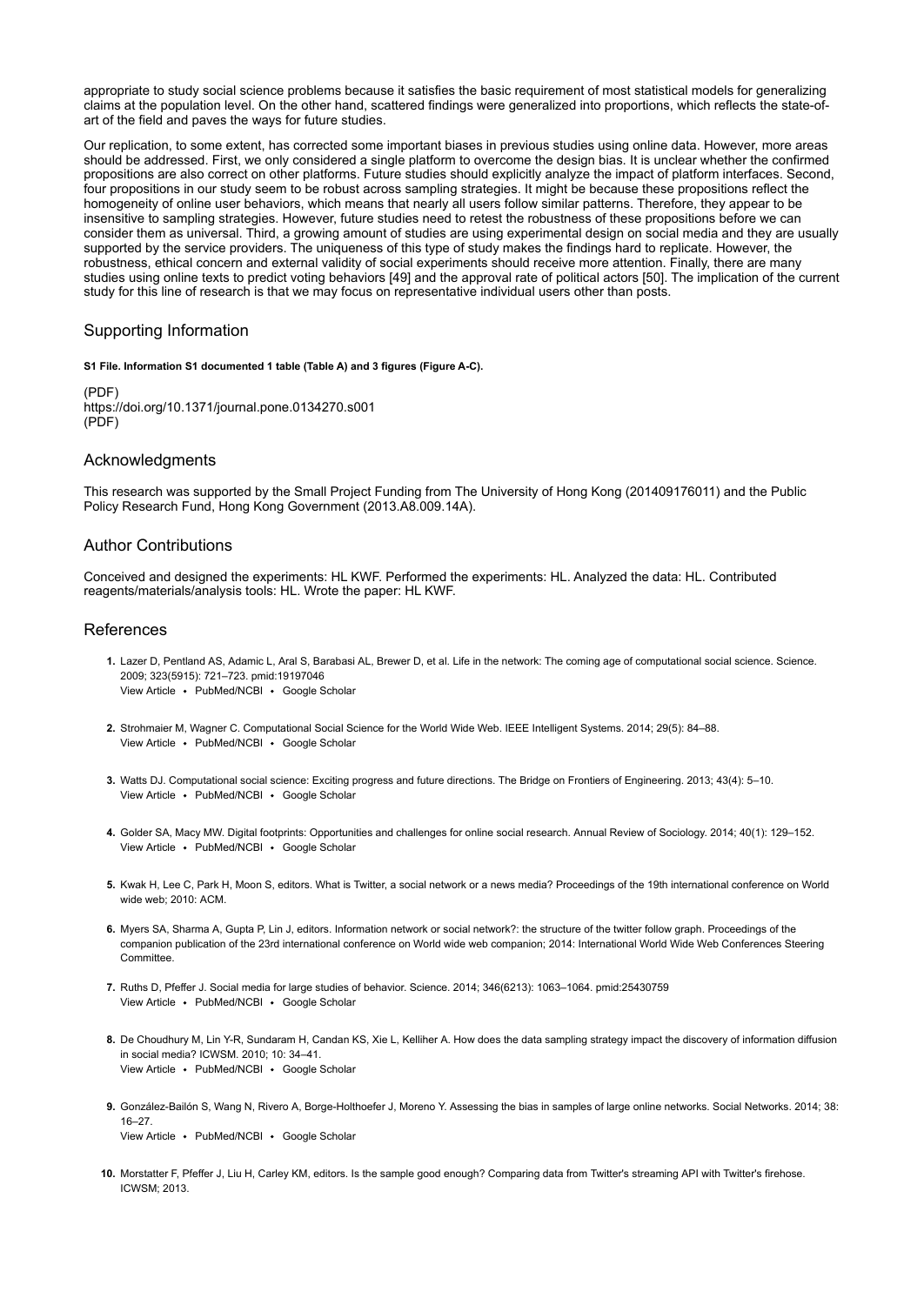<span id="page-7-0"></span>11. Fu KW, Chau M. Reality check for the Chinese microblog space: a random sampling approach. PLOS ONE. 2013; 8(3): e58356. pmid:23520502 [View Article](http://journals.plos.org/plosone/article?id=10.1371/journal.pone.0058356) · [PubMed/NCBI](http://www.ncbi.nlm.nih.gov/entrez/query.fcgi?db=PubMed&cmd=Search&doptcmdl=Citation&defaultField=Title+Word&term=Fu%5Bauthor%5D+AND+Reality+check+for+the+Chinese+microblog+space%3A+a+random+sampling+approach) · [Google Scholar](http://scholar.google.com/scholar_lookup?title=Reality+check+for+the+Chinese+microblog+space%3A+a+random+sampling+approach&author=Fu&publication_year=2013)

<span id="page-7-1"></span>12. Review. 2011; 29(3): 327–339. Zhu JJH, Mo Q, Wang F, Lu H. A random digit search (RDS) method for sampling of blogs and other user-generated content. Social Science Computer

- View Article [PubMed/NCBI](http://www.ncbi.nlm.nih.gov/entrez/query.fcgi?db=PubMed&cmd=Search&doptcmdl=Citation&defaultField=Title+Word&term=Zhu%5Bauthor%5D+AND+A+random+digit+search+%28RDS%29+method+for+sampling+of+blogs+and+other+user-generated+content) [Google Scholar](http://scholar.google.com/scholar_lookup?title=A+random+digit+search+%28RDS%29+method+for+sampling+of+blogs+and+other+user-generated+content&author=Zhu&publication_year=2011)
- <span id="page-7-2"></span>13. Pareto V, Page AN. Translation of Manuale di economia politica ("Manual of political economy"). AM Kelley. 1971.
- <span id="page-7-3"></span>14. Huberman BA, Romero DM, Wu F. Social networks that matter: Twitter under the microscope. First Monday. 2009; 14(1). Available: [http://pear.accc.uic.edu/ojs/index.php/fm/article/viewArticle/2317.](http://pear.accc.uic.edu/ojs/index.php/fm/article/viewArticle/2317)
- <span id="page-7-4"></span>15. Wilkinson DM, editor Strong regularities in online peer production. Proceedings of the 9th ACM conference on Electronic commerce; 2008: ACM.
- <span id="page-7-5"></span>16. Zhou Z, Bandari R, Kong J, Qian H, Roychowdhury V, editors. Information resonance on twitter: watching iran. Proceedings of the First Workshop on Social Media Analytics; 2010: ACM.
- <span id="page-7-6"></span>17. Clauset A, Shalizi CR, Newman MEJ. Power-law distributions in empirical data. SIAM Review. 2009; 51(4): 661–703. View Article • [PubMed/NCBI](http://www.ncbi.nlm.nih.gov/entrez/query.fcgi?db=PubMed&cmd=Search&doptcmdl=Citation&defaultField=Title+Word&term=Clauset%5Bauthor%5D+AND+Power-law+distributions+in+empirical+data) • [Google Scholar](http://scholar.google.com/scholar_lookup?title=Power-law+distributions+in+empirical+data&author=Clauset&publication_year=2009)
- <span id="page-7-7"></span>18. Yu L, Asur S, Huberman BA. What trends in Chinese social media; 2011. Preprint. Available: arXiv preprint arXiv:11073522. 2011. Accessed 17 March 2015.
- <span id="page-7-8"></span>19. Boyd D, Golder S, Lotan G, editors. Tweet, tweet, retweet: Conversational aspects of retweeting on twitter. 43rd Hawaii International Conference on System Sciences, HICSS'10; 2010: IEEE.
- <span id="page-7-9"></span>20. Arnaboldi V, Conti M, Passarella A, Pezzoni F, editors. Ego networks in twitter: An experimental analysis. INFOCOM, 2013 Proceedings IEEE; 2013; Turin, Italy IEEE.
- <span id="page-7-10"></span>21. Gao Q, Abel F, Houben G-J, Yu Y. A comparative study of users' microblogging behavior on Sina Weibo and Twitter. User modeling, adaptation, and personalization: Springer; 2012. p. 88–101.
- <span id="page-7-11"></span>22. Chalmers D, Fleming S, Wakeman I, Watson D, editors. Rhythms in twitter. Privacy, security, risk and trust (passat), 2011 ieee third international conference on and 2011 ieee third international conference on social computing (socialcom); 2011: IEEE.
- <span id="page-7-12"></span>23. Golder SA, Wilkinson DM, Huberman BA. Rhythms of social interaction: Messaging within a massive online network. Communities and Technologies 2007: Springer; 2007. p. 41–66.
- <span id="page-7-13"></span>24. Huberman BA, Romero DM, Wu F. Crowdsourcing, attention and productivity. Journal of Information Science. 2009; 35(6): 758–765. View Article · [PubMed/NCBI](http://www.ncbi.nlm.nih.gov/entrez/query.fcgi?db=PubMed&cmd=Search&doptcmdl=Citation&defaultField=Title+Word&term=Huberman%5Bauthor%5D+AND+Crowdsourcing%2C+attention+and+productivity) · [Google Scholar](http://scholar.google.com/scholar_lookup?title=Crowdsourcing%2C+attention+and+productivity&author=Huberman&publication_year=2009)
- <span id="page-7-14"></span>25. Java A, Song X, Finin T, Tseng B, editors. Why we twitter: understanding microblogging usage and communities. Proceedings of the 9th WebKDD and 1st SNA-KDD 2007 workshop on Web mining and social network analysis; 2007: ACM.
- <span id="page-7-15"></span>26. Golder SA, Yardi S, editors. Structural predictors of tie formation in twitter: Transitivity and mutuality. Social Computing (SocialCom), 2010 IEEE Second International Conference on; 2010: IEEE.
- <span id="page-7-16"></span>27. McPherson M, Smith-Lovin L, Cook JM. Birds of a feather: Homophily in social networks. Annual Review of Sociology. 2001; 27: 415–444. View Article • [PubMed/NCBI](http://www.ncbi.nlm.nih.gov/entrez/query.fcgi?db=PubMed&cmd=Search&doptcmdl=Citation&defaultField=Title+Word&term=McPherson%5Bauthor%5D+AND+Birds+of+a+feather%3A+Homophily+in+social+networks) • [Google Scholar](http://scholar.google.com/scholar_lookup?title=Birds+of+a+feather%3A+Homophily+in+social+networks&author=McPherson&publication_year=2001)
- <span id="page-7-17"></span>28. Watts DJ, Strogatz SH. Collective dynamics of 'small-world'networks. Nature. 1998; 393(6684): 440–442. pmid:9623998 View Article • [PubMed/NCBI](http://www.ncbi.nlm.nih.gov/entrez/query.fcgi?db=PubMed&cmd=Search&doptcmdl=Citation&defaultField=Title+Word&term=Watts%5Bauthor%5D+AND+Collective+dynamics+of+%E2%80%98small-world%E2%80%99networks) • [Google Scholar](http://scholar.google.com/scholar_lookup?title=Collective+dynamics+of+%E2%80%98small-world%E2%80%99networks&author=Watts&publication_year=1998)
- <span id="page-7-18"></span>29. Newman ME. Mixing patterns in networks. Physical Review E. 2003; 67(2): 026126. View Article · [PubMed/NCBI](http://www.ncbi.nlm.nih.gov/entrez/query.fcgi?db=PubMed&cmd=Search&doptcmdl=Citation&defaultField=Title+Word&term=Newman%5Bauthor%5D+AND+Mixing+patterns+in+networks) · [Google Scholar](http://scholar.google.com/scholar_lookup?title=Mixing+patterns+in+networks&author=Newman&publication_year=2003)
- <span id="page-7-19"></span>30. Weng J, Lim E-P, Jiang J, He Q, editors. Twitterrank: finding topic-sensitive influential twitterers. Proceedings of the third ACM international conference on Web search and data mining; 2010: ACM.
- <span id="page-7-20"></span>31. Conover M, Ratkiewicz J, Francisco M, Gonçalves B, Menczer F, Flammini A. Political polarization on twitter. ICWSM; 2011.
- <span id="page-7-21"></span>32. Bliss CA, Kloumann IM, Harris KD, Danforth CM, Dodds PS. Twitter reciprocal reply networks exhibit assortativity with respect to happiness. Journal of View Article · [PubMed/NCBI](http://www.ncbi.nlm.nih.gov/entrez/query.fcgi?db=PubMed&cmd=Search&doptcmdl=Citation&defaultField=Title+Word&term=Bliss%5Bauthor%5D+AND+Twitter+reciprocal+reply+networks+exhibit+assortativity+with+respect+to+happiness) · [Google Scholar](http://scholar.google.com/scholar_lookup?title=Twitter+reciprocal+reply+networks+exhibit+assortativity+with+respect+to+happiness&author=Bliss&publication_year=2012) Computational Science. 2012; 3(5): 388–397.
- <span id="page-7-22"></span>33. Bollen J, Goncalves B, Ruan GC, Mao HN. Happiness is assortative in online social networks. Artificial Life. 2011; 17(3): 237–251. pmid:21554117 [View Article](https://doi.org/10.1162/artl_a_00034) · [PubMed/NCBI](http://www.ncbi.nlm.nih.gov/entrez/query.fcgi?db=PubMed&cmd=Search&doptcmdl=Citation&defaultField=Title+Word&term=Bollen%5Bauthor%5D+AND+Happiness+is+assortative+in+online+social+networks) · [Google Scholar](http://scholar.google.com/scholar_lookup?title=Happiness+is+assortative+in+online+social+networks&author=Bollen&publication_year=2011)
- <span id="page-7-23"></span>34. Hale SA, editor. Global connectivity and multilinguals in the Twitter network. Proceedings of the 32nd annual ACM conference on Human factors in computing systems; 2014: ACM.
- <span id="page-7-24"></span>35. Dunbar RIM. Neocortex size as a constraint on group-size in primates. Journal of Human Evolution. 1992; 22(6): 469–493.